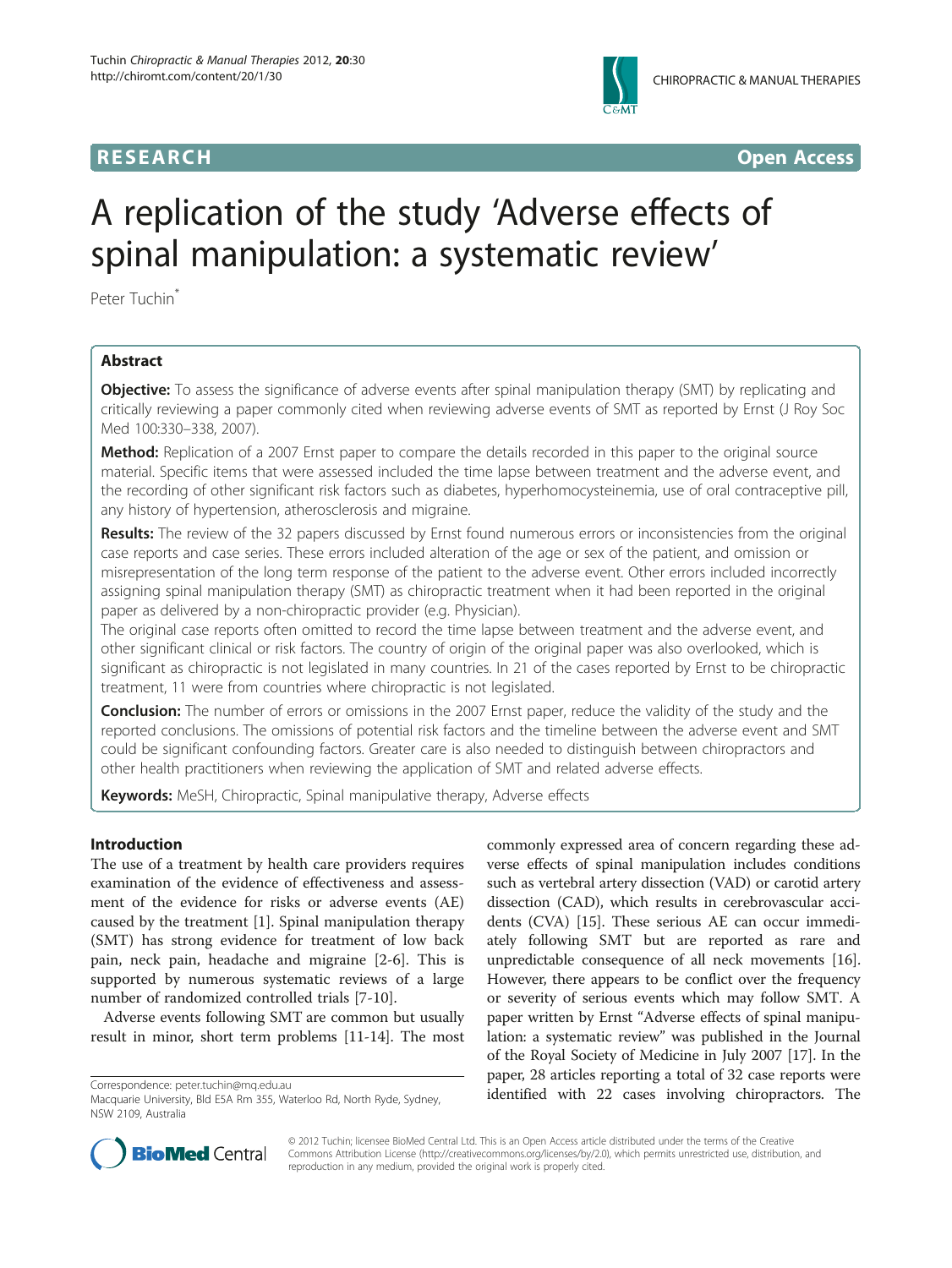majority of cases involved complications from cervical manipulation, the most notable problem being VAD. According to the 2007 Ernst paper, "the symptoms were frequently life-threatening", and in the majority of cases "spinal manipulation was deemed to be the probable cause of the adverse effect" [[17](#page-5-0)]. In addition, SMT applied by chiropractors was specified by a separation of the papers noting chiropractic as the cause of the AE.

It is important that all the clinical features for these AE are clearly identified and recorded, with any potential predisposing risk factors described [[14\]](#page-5-0). As the 2007 Ernst paper is commonly cited when assessing any risk with cervical spine SMT, it may be regarded as a significant paper [\[18\]](#page-5-0). This paper is a replication of the 2007 Ernst paper, and a critical review of the initial results reported in the 2007 paper.

# **Mathods**

The case reports in the reference list from the 2007 Ernst paper were retrieved and reviewed in detail. The clinical details of each case were then cross-checked with Ernst's paper for accuracy and relevance towards assessing adverse events. Particular interest was paid towards papers that involved chiropractic SMT and its subsequent effects.

Each paper was reviewed to assess significant risk factors for CVA that had been identified in the literature [[18,19\]](#page-5-0). These include factors such as use of oral contraceptive pill (OCP), any history of hypertension, atherosclerosis, family history of cardiac conditions, smoking, previous headaches or migraine, and genetic factors [[19-24](#page-5-0)]. Also, each paper was reviewed to assess the likelihood that the provider that rendered the treatment was a qualified chiropractor. This was determined by a review of the details provided describing the SMT procedure, and by reviewing the country of origin for the case report. Any description of the SMT was assessed to determine if this was a commonly performed chiropractic procedure or if it described SMT commonly performed by other practitioners.

In addition, other items that were assessed included the description of the presenting symptom(s), the time lapse between treatment and the type of adverse event. This included examining any diagnosis of the presenting symptom to the SMT practitioner, the onset of symptoms relating to the adverse event, and assessing any other events that could be a confounding factor for assessment of the relationship between SMT and the adverse event.

Papers from the 2007 Ernst study were excluded if the abstract or full text could not be obtained.

#### Results

In the 2007 Ernst paper, 28 articles reporting a total of 32 case reports were identified with 22 cases involving

chiropractors. Case reports where the paper was not published in English often had only an abstract which could be reviewed. The outcome of these papers is presented as separate issues.

The review of the original case reports and case series papers described by Ernst found numerous errors or inconsistencies (See Table [1-](#page-2-0) Errors Or Inconsistencies In The 2007 Ernst Paper). These errors included alteration of the age or sex of the patient, and omission or misrepresentation of the long term response of the patient to the adverse event.

More serious concerns involved the interpretation of clinical features for each case and the subsequent conclusions regarding the safety of chiropractic SMT. For example, Table [1](#page-2-0) in the 2007 Ernst paper summarizes case reports of AE after SMT administered by chiropractors. However, two case reports clearly state the SMT was administered by non-chiropractors. Morandi reported a 49 year old female that developed caudal spinal cord ischaemia after a lumbar SMT [[25\]](#page-5-0). The paper state's "Three weeks into the episode, a physician performed lumbar vertebral manipulation". Also, Chen reported a 72 year old male that developed a haematoma in the ligamentum flavum  $[26]$ . The paper states "... following traditional massage therapy".

Nine cases originated from countries where there is no legislation governing chiropractic, which therefore allows non-qualified people to administer SMT, and this may be incorrectly termed "chiropractic" [[27](#page-6-0)-[35\]](#page-6-0). In four of these cases only the abstract was available in English, so a less detailed review could be performed for these papers. However, in the seven cases with full English papers, a detailed review is discussed later in this paper.

Therefore, in 11 cases of the 21 (one paper has been withdrawn from circulation) that Ernst reported as SMT administered by chiropractors, it is unlikely that the person was a qualified chiropractor. Whilst most cases did not describe the SMT procedure, the three cases which did, describe SMT procedures not commonly used by chiropractors [\[25](#page-5-0)[,28,30](#page-6-0)]. For example, facet joint infiltration after the SMT and SMT with axial traction, which was initially described by Cyriax (a medical practitioner) [[36\]](#page-6-0). This supports the theory that these 11 cases had SMT from a non-chiropractor, which has previously been reported [[37\]](#page-6-0). (See Table [2](#page-3-0): Countries With Legislation For Chiropractic).

Importantly, in five of the seven cases (with full English versions available) complete resolution of the AE was reported after appropriate treatment. Also, three of the seven cases describe the time interval following SMT to the onset of symptoms as greater than 24 hours (i.e. 24 – 96 hours). Given that many VAD occur spontaneously or due to simple everyday activities, a time interval of greater than 24 hours is not appropriate.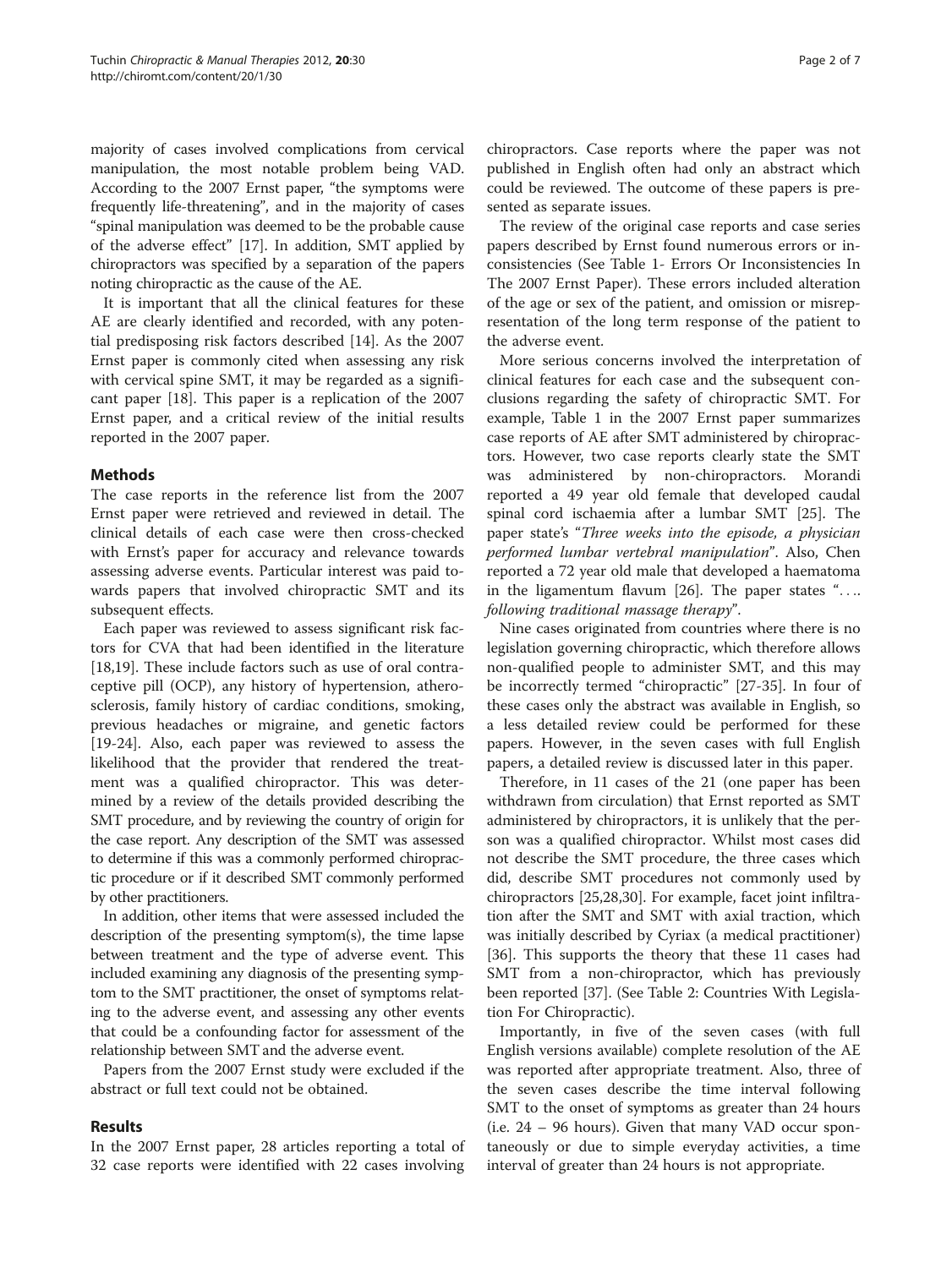| Author               | <b>Presenting symptoms</b>                               | Outcome                                                                    | <b>Comments</b>                                 | Error or omission                                       |
|----------------------|----------------------------------------------------------|----------------------------------------------------------------------------|-------------------------------------------------|---------------------------------------------------------|
| Chiropractic         |                                                          |                                                                            |                                                 |                                                         |
| Jeret                | Not noted                                                | Complete resolution                                                        | Dural tear vs IH inconsistency                  |                                                         |
| Siegel               | HA- several weeks,<br>no IHS categories noted;           | Permanent                                                                  | Letter to the editor                            |                                                         |
| Parwar               | Shoulder strain                                          | Horner's syndrome;<br>no further neurologic<br>abnormalities developed     | 9 previous, uneventful treatments               |                                                         |
| Schram               | Neck pain and stiffness<br>after sleeping on sofa        | Shortness of breath on<br>exertion and breathing in<br>the supine position | NB ref 12 notes stretch trauma;                 |                                                         |
| Stevinson            | Unknown                                                  | Complete resolution after<br>surgery                                       | Subdural haematoma;<br>Recall cases over 12mths |                                                         |
| Jeret                | Neck pain, OCP                                           | Complete resolution                                                        |                                                 |                                                         |
|                      | Unknown                                                  | Flow re-established after<br>recanulization                                |                                                 | Outcome "not mentioned"                                 |
|                      | Unknown                                                  | Horner's syndrome (opposite<br>side) after 2 weeks hospital                | new Horner's syndrome                           | "significant recovery after<br>surgery"                 |
| Jay                  | 4 day HA, fever, cough,<br>sinusitis, antibiotics        | Complete resolution                                                        | Polycysytic ovarian disease                     | Outcome "not mentioned"                                 |
| Nadgir               | Neck cramping                                            | Minimal residual hemianasthesia<br>and dysethesiae                         | <b>B/L ICA &amp; VAD</b>                        | "residual hemianasthesia<br>and dysethesiae"            |
| Non chiropractic     |                                                          |                                                                            |                                                 |                                                         |
| Se'dat               | Chronic headaches,<br>anti-inflam<br>and pain medication | Positive outcome after 3 weeks                                             | Genetic variation                               | "mild" removed from<br>outcome statement                |
| Beck                 | Unknown                                                  | Complete resolution<br>confirmed by MRI                                    | IH but reported as<br>Wallenberg's syndrome,    | "no information provided";<br>not Wallenberg's syndrome |
| Oehler               | Unknown, past HA                                         | Resolution                                                                 | 10yrs chiro and HA                              | Outcome "not mentioned"                                 |
| Morandi              | CLBP, aggravated by<br>heavy lifting                     | Permanent neuro loss                                                       | CLBP with acute episode                         | Noted as 44 yo,                                         |
| Saxler               |                                                          | Complete resolution                                                        | no translation                                  |                                                         |
| Chen                 | Neck pain- relieved by<br>chiropractor                   |                                                                            | Haematoma after massage                         | Massage therapy                                         |
| Suh                  | Chronic neck and<br>shoulder pain)                       | Complete resolution                                                        | ΙH                                              | Reported as 36 yo female                                |
| <b>Abstract only</b> |                                                          |                                                                            |                                                 |                                                         |
| Yokota               | Unknown                                                  | Dejerine syndrome                                                          | no translation                                  |                                                         |
| Izquierdo-Casas      | Unknown                                                  |                                                                            | no translation                                  |                                                         |
| Menendez-Gonzalez    | Unknown                                                  | Wallenberg's syndrome,                                                     | no translation                                  |                                                         |
| Tome                 | Unknown                                                  | Multiple cervical disc lesions                                             | no translation                                  |                                                         |
| Wojcik               |                                                          | Publication withdrawn                                                      |                                                 |                                                         |

<span id="page-2-0"></span>

|  |  |  | Table 1 Errors or Omissions to 2007 Ernst paper |  |  |  |  |
|--|--|--|-------------------------------------------------|--|--|--|--|
|--|--|--|-------------------------------------------------|--|--|--|--|

In the remaining 10 cases it is more likely that the person was a qualified chiropractor [\[38](#page-6-0)-[44\]](#page-6-0). However, as most of these cases  $(n = six)$  did not describe the SMT procedure, it cannot be determined if the SMT procedure was a type commonly used by chiropractors. In addition, there is the possibility of poor execution of the SMT procedure or inappropriate use of the procedure (i.e. professional negligence).

Many of these 10 cases also had a plausible alternative explanation as to why the AE may have occurred (See Table [3](#page-4-0): Features And Outcomes Of Cases). For example, Jeret described a case of a 51-year-old man who presented to the hospital five days after rotatory chiropractic manipulation of his neck [[38\]](#page-6-0). For 2–3 days prior to admission, the patient was reported to have had intermittent slurred speech, left facial droop, and mild left hand weakness. The case had no description of the presenting symptom and no description of any risk factors for CVA. Interestingly, the initial symptoms were all related to a left side infarct and 2 weeks after admission to hospital the patient had a right side infarct. It is plausible this man had CVA due to risk factors other than chiropractic SMT.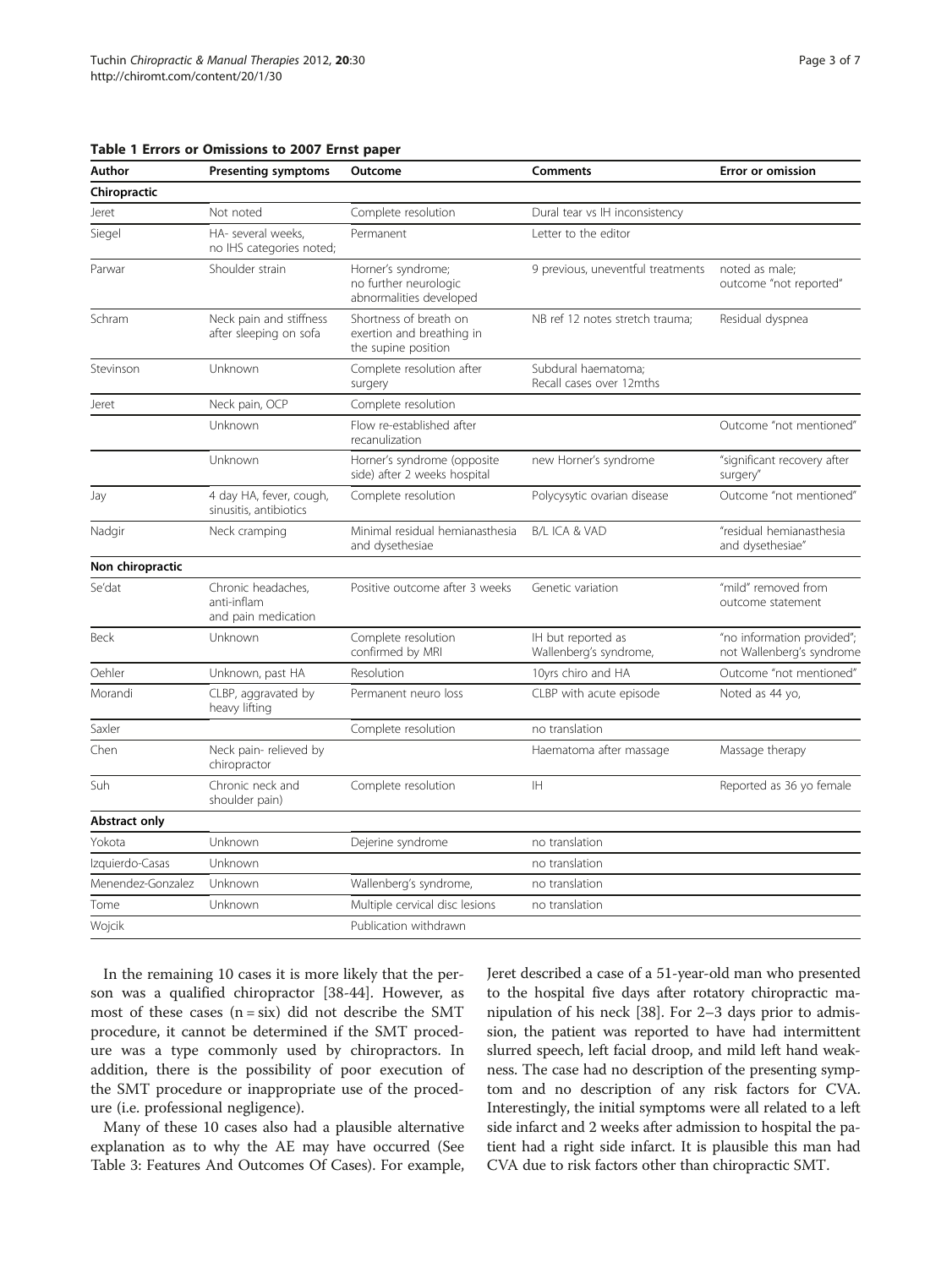<span id="page-3-0"></span>Table 2 Reference papers and their country of origin and relevant legislation for chiropractic licensing

| Reference | Country                               | Legislation regulating chiropractic |
|-----------|---------------------------------------|-------------------------------------|
| $[25]$    | France                                | No                                  |
| [26]      | China/Taiwan                          | No                                  |
| [27]      | France                                | No                                  |
| $[28]$    | German<br>(English translation)       | No                                  |
| $[29]$    | German (in german)                    | No                                  |
| $[30]$    | German                                | No                                  |
| $[31]$    | Korea                                 | No                                  |
| $[32]$    | Japan (in japanese)                   | No                                  |
| $[33]$    | Spain (in spanish)                    | No                                  |
| $[34]$    | Spain (in spanish)                    | No                                  |
| $[35]$    | Spain (in spanish)                    | No                                  |
| $[38]$    | <b>USA</b>                            | Yes                                 |
| $[39]$    | <b>USA</b>                            | Yes                                 |
| [40]      | <b>USA</b>                            | Yes                                 |
| $[41]$    | <b>USA</b>                            | Yes                                 |
| $[42]$    | Unknown -survey<br>of UK neurologists | Yes                                 |
| $[43]$    | <b>USA</b>                            | Yes                                 |
| $[44]$    | <b>USA</b>                            | Yes                                 |
| $[45]$    | <b>USA</b>                            | Yes                                 |
| $[46]$    | <b>USA</b><br><b>USA</b>              | Yes<br>Yes                          |

Parwar (2001) reported a case of a 44-year-old woman who presented to an emergency room with severe headache, right-sided neck pain, ptosis, and miosis [\[40\]](#page-6-0). It was reported that this happened several days after her ninth chiropractic session for her presenting symptom of "a strained right shoulder muscle". The patient was diagnosed with Horner's Syndrome due to a right internal carotid artery dissection. None of the risk factors for CVA were reported, for example, migraine, which has been reported to cause Horner's Syndrome [\[19](#page-5-0)]. The case report also stated that no further neurological abnormalities occurred, which Ernst reported as "not reported".

Schram reported a case of a 41-year-old male who sought chiropractic care for pain and stiffness in his neck and shoulders [[41\]](#page-6-0). The pain developed after the patient had slept on a sofa while on vacation, one week previous to the treatment. The case report stated the "chiropractor did a number of manipulations that the patient described as forcing his shoulders downward and turning his head laterally" (not a common chiropractic technique). There was no record that the patient experienced increased neck pain or any alteration in breathing pattern. He returned to his chiropractor the next day with this complaint, and was subsequently

transferred to an emergency department for evaluation of his orthopnea.

Stevinson (2001) described a case of a 46 year old male that was reported to suffer a subdural haematoma after a chiropractic treatment [[42](#page-6-0)]. The case was obtained from a survey to UK neurologists, who were asked to recall patients that had a neurological complication within a 12 month period. The entire case history is reproduced below:

A man aged 46 was diagnosed with acute subdural haematoma occurring immediately after chiropractic treatment. A burrhole was required. There was no neurological deficit at one month or six month follow up.

Apart from the obvious weakness of recall bias with the survey, the case details could at best only be described as scant. It is more likely this is a case of negligence, with the chiropractor failing to adequately investigate any previous trauma that would have caused the subdural haematoma. This would then become a contraindication for SMT and require immediate referral for emergency medical treatment.

Jeret reported a case of a 34 year old male who had a whiplash injury in a motor vehicle accident (MVA), for which chiropractic treatment gave some relief [\[43](#page-6-0)]. One month after the MVA, the chiropractor performed a SMT and approximately 36 hours after this the patient reported a severe, throbbing, positional headache. The clinical diagnosis was intracranial hypotension, which is commonly reported as spontaneous.

Jay et al (2003) described a case of bilateral occipitalparietal hemorrhagic infarctions following chiropractic cervical manipulation [\[44](#page-6-0)]. A 26-year-old woman presented to a chiropractor with mild headache, cough, and low-grade fever for four days (for which she had been prescribed antibiotics). The patient had received over 20 chiropractic manipulations over the previous two years without event. CT scan and MRI were reported to show bilateral, symmetric occipital-parietal hemorrhagic infarctions. The patient was taking the OCP (for polycystic ovarian disease), however, other risk factors for stroke were not recorded. In addition, the time between onset of visual changes and SMT was over 36 hours. It is plausible this woman had CVA due to risk factors other than chiropractic SMT. The patient also made a full recovery.

#### **Discussion**

The general quality of the original case information used by Ernst was poor, which should have called into question the conclusions published in the 2007 Ernst paper. The lack of clinical detail in the original cases does not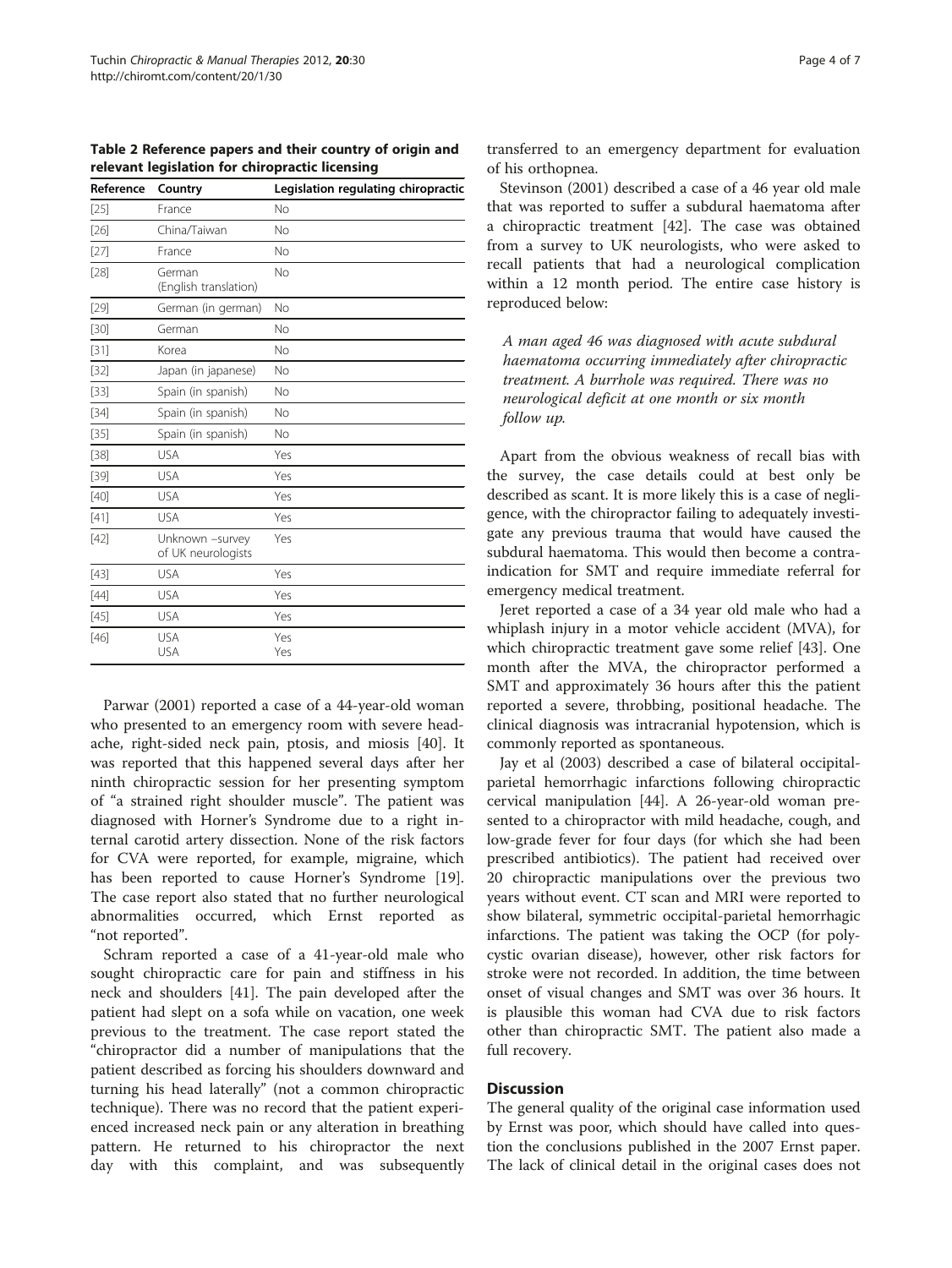#### <span id="page-4-0"></span>Table 3 Features And Outcomes Of Cases

| Author               | <b>Patient</b> | <b>Presenting symptoms</b>                                      | <b>SMT Procedure</b>                                       | Time after SMT for<br>onset of symptoms               | <b>Additional information</b>                                             |
|----------------------|----------------|-----------------------------------------------------------------|------------------------------------------------------------|-------------------------------------------------------|---------------------------------------------------------------------------|
| Jeret                | 34 yo male     | Not noted                                                       | Not noted                                                  | 36 hrs after                                          | Recent MVA                                                                |
| Siegel               | 33 yo female   | HA- several weeks,<br>no IHS categories noted;                  | <b>HVLA</b>                                                | immediate                                             |                                                                           |
| Parwar               | 44yo female    | Shoulder strain                                                 | Not noted<br>Several days                                  |                                                       | 9 previous CSMT without<br>incident                                       |
| Schram               | 47yo male      | Neck pain and stiffness<br>after sleeping on sofa               | Shoulders forced down<br>and turning head laterally        | Later at night;<br>initial relief by SMT              | Neck position whilst<br>sleeping                                          |
| Stevinson            | 46yo male      | Unknown                                                         | Unknown                                                    | immediate                                             | Subdural haematoma<br>from previous unreported<br>trauma                  |
| Jeret                | 31yo female    | Neck pain,                                                      | Rapid rotation                                             | immediate                                             | Complication from OCP                                                     |
|                      | 64 yo male     | Unknown                                                         | Gentle SMT (daughter DC)                                   | 4 days                                                | Age related CVA                                                           |
|                      | 51 yo male     | Unknown                                                         | rotation                                                   | 2-3 days                                              |                                                                           |
| Jay                  | 26 yo female   | 4 day HA, fever, cough,<br>sinusitis, antibiotics               | 20 previous DC<br>treatments-not described                 | 36hrs                                                 | Complication from<br>inflammatory response                                |
| Nadgir               | 34 yo male     | Neck cramping                                                   | Several previous sessions,<br>not described                | Immediate, but<br>symptoms not<br>described           | Neck cramping a symptom<br>of impending CVA                               |
| Non chiropractic     |                |                                                                 |                                                            |                                                       |                                                                           |
| Se'dat               | 42 yo female   | Chronic headaches,<br>anti-inflammatory and<br>pain medications | Gentle SMT                                                 | immediate                                             | Complication from<br>inflammatory response,<br>Un-registered practitioner |
| Beck                 | 40 yo female   | Unknown                                                         | Axial tension and rotation-<br>(Cyriax manoeuver)          | 24 hrs                                                | Not chiropractic SMT                                                      |
| Oehler               | 31 yo female   | Unknown, past HA                                                | Unknown, previous regular<br>chiropractic                  | Minimum of 24 hrs                                     | Un-registered practitioner                                                |
| Morandi              | 49 yo female   | CLBP, aggravated by<br>heavy lifting                            | Physician                                                  | Few hours                                             | Not chiropractic SMT                                                      |
| Saxler               | 27 yo female   |                                                                 | C5/6 SMT, facet joint infiltration                         | $10 \text{ min}$                                      | Not chiropractic SMT                                                      |
| Chen                 | 72 yo male     | Neck pain- relieved by<br>chiropractor                          | Massage therapy                                            | 1 week, symptoms<br>began after hospital<br>treatment | Not chiropractic SMT                                                      |
| Suh                  | 37 yo female   | Chronic neck and<br>shoulder pain)                              | Cyriax treatment (reported<br>as "chiropractic manoeuver") | 5 days                                                | Not chiropractic SMT                                                      |
| <b>Abstract only</b> |                |                                                                 | probably not chiropractic                                  |                                                       |                                                                           |
| Yokota               | 38 yo male     | Unknown                                                         | Unknown                                                    | Unknown                                               | Un-registered practitioner                                                |
| Izquierdo-Casas      | 37 yo female   | Unknown                                                         | Unknown                                                    | Unknown                                               | Un-registered practitioner                                                |
| Menendez-Gonzalez    | Not noted      | Unknown                                                         | Not noted                                                  | A few hours                                           | Un-registered practitioner                                                |
| Tome                 | Not noted      | Unknown                                                         | "non qualified personnel"                                  | Unknown                                               | Un-registered practitioner                                                |
|                      |                |                                                                 |                                                            |                                                       |                                                                           |

Key: IH = intracranial hypotension; HVLA = high velocity, low amplitude; OCP = oral contraceptive pill; HA = headache; IHS = international headache society; B/L = bilateral; CVA = internal carotid artery; VAD = vertebral artery dissection; CLBP = chronic low back pain; SMT = spinal manipulative therapy.

allow adequate conclusions to be drawn from these cases. For example, the vast majority of the original cases did not contain information about well-established confounding variables for these types of cases. Subsequently, no conclusions can be correctly derived about the impact of SMT on the development of VAD. The author of the 2007 paper should have concluded previous cases material was inadequate for any relationship between SMT and VAD to be assessed.

The terms chiropractic treatment, chiropractic manipulation, chirotherapy and/or chiropractic procedure

were used repeatedly, without identification of the practitioners' qualifications. A study by Terrett found that "the words chiropractic and chiropractor have been incorrectly used in numerous publications dealing with SMT injury by medical authors, respected medical journals and medical organisations. In many cases, this is not accidental; the authors had access to original reports that identified the practitioner involved as a nonchiropractor" [[36](#page-6-0)]. Wenban also suggests that the words 'chiropractor' and 'chiropractic manipulation' are used inappropriately by European biomedical researchers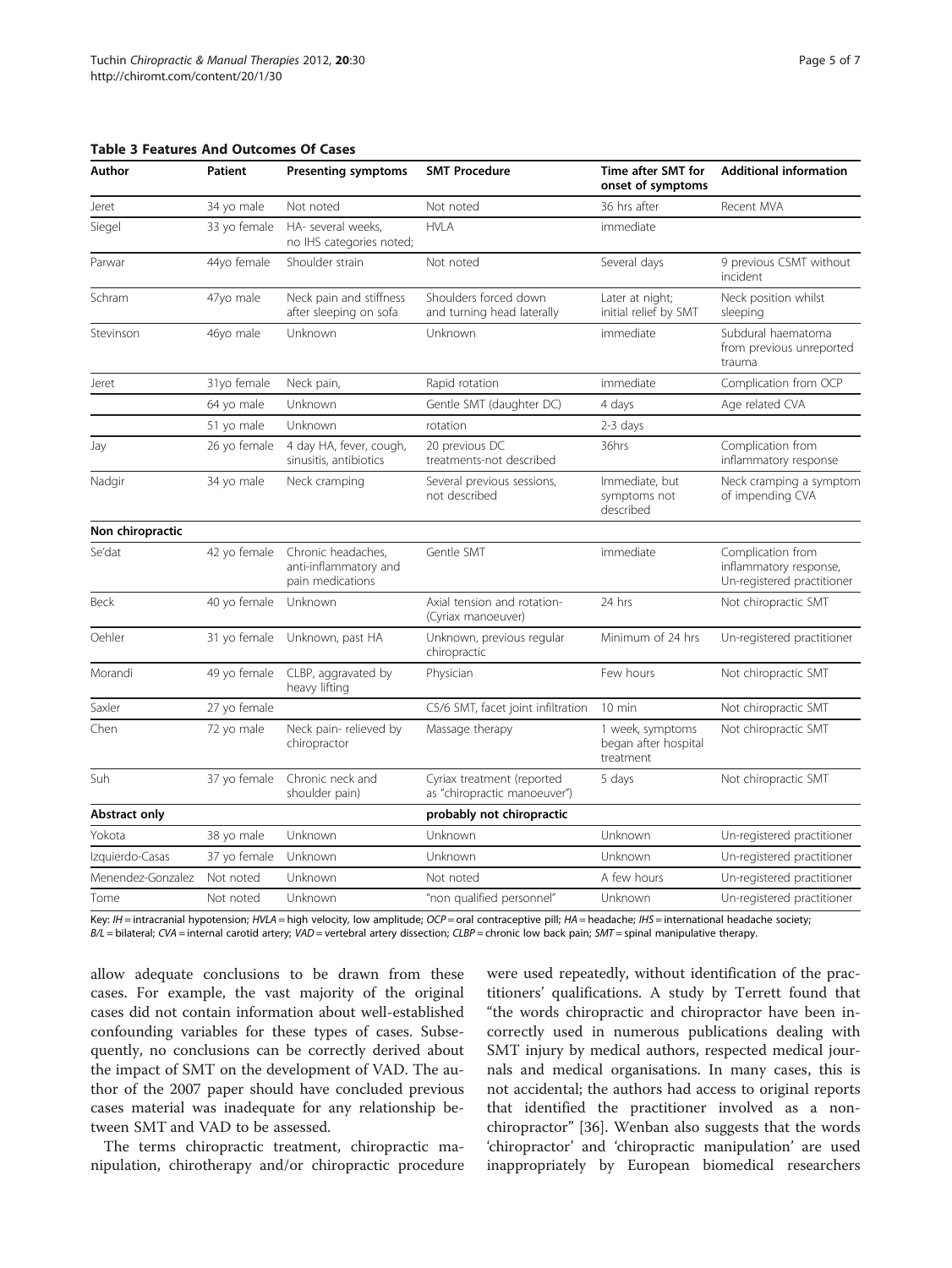<span id="page-5-0"></span>[[45\]](#page-6-0). This appears to be continuing with the Ernst's paper giving the impression that most AE after SMT are due to chiropractic procedures "....(SMT) is the hallmark treatment of chiropractors".

Another weakness in many of the original case studies involved poor information on the time period between the onset of the AE and the administration of the SMT. Few cases described any events which may have occurred after the SMT that could have had a direct bearing on the subsequent AE occurrence. For example, one person drove home after her treatment and whilst she was reversing the car, the AE occurred. The sustained neck rotation could have had more impact than the SMT.

There were also further examples were plausible alternative processes may have led to the development of a VAD, which was independent to the SMT. For example, Ernst failed to acknowledge the anatomical variance in the patient's vertebral arteries causing them to originate below the level of the foramen magnum which the author acknowledges to have played a vital role in the patient's complications following spinal manipulative therapy [\[27](#page-6-0)].

There was also no discussion on the relevance of time lapse between SMT and the AE, where, in some cases, periods of greater than 24 hours occurred. This combined with many cases not describing the presenting symptom, creates significant weaknesses in establishing a link of the AE to SMT.

#### Conclusion

It is unwise to make conclusions regarding causality from any case study or multiple case studies. The number of errors or omissions in the 2007 Ernst paper significantly limit any reported conclusions. Standard risk factors for VAD and the timeline between the VAD and SMT could be significant confounding factors. Whilst SMT may coincide with development of VAD, the quality of the 2007 paper does not add to the understanding of whether there is any link of SMT to VAD. A much more thorough peer review needs to occur regarding papers such as Ernst 2007. Further research is required to assess the relationship between SMT and VAD.

#### Competing interests

The author declare that they have no competing interests.

#### Authors' information

Peter Tuchin: Senior Lecturer.

Received: 30 May 2012 Accepted: 12 August 2012 Published: 21 September 2012

#### References

Harlan WR Jr: Research on complementary and alternative medicine using randomized controlled trials. J Altern Complement Med 2001, 7(Suppl 1):S45–S52.

- 3. Meade TW, Dyer S, Browne W, et al: Randomized comparison of chiropractic and hospital outpatient management for low back pain: Results from an extended follow up. Br Med J 1995, 311:349–351.
- 4. Bronfort G, Evans R, Anderson AV, Svendsen MS, Bracha Y, Grimm RH: Spinal Manipulation, Medication, or Home Exercise With Advice for Acute and Subacute Neck Pain: A Randomized Trial. Ann Intern Med 2012, 156:1–10.
- 5. Jull G, Trott P, Potter H, Zito G, Niere K, Shirley D, et al: A randomized controlled trial of exercise and manipulative therapy for cervicogenic headache. Spine 2002, 27:1835–1843.
- 6. Tuchin PJ, Pollard H, Bonello R: A RCT of Chiropractic SMT and migraine. J Manipulative Physiol Ther 2000, 23:91–95.
- 7. Chou R, Qaseem A, Snow V, et al: Diagnosis and treatment of low back pain: a joint clinical practice guideline from the American College of Physicians and the American Pain Society. Ann Intern Med 2007, 147:478–491.
- 8. Bronfort G, Haas M, Evans R, Triano J: Effectiveness of manual therapies: the UK evidence report. Chiropr Osteopat 2010, 18:3-36.
- 9. Airaksinen O, Brox Jl, Cedraschi C, et al: Chapter 4. European guidelines for the management of chronic nonspecific low back pain. Eur Spine J 2006, 15(Suppl 2):S192–S300.
- 10. Chaibi A, Tuchin PJ, Russell M: Manual Therapies for Migraine A Systematic Review of the Literature. *J Headache* 2011. doi[:10.1007/s10194-011-0296-6](http://dx.doi.org/10.1007/s10194-011-0296-6).
- 11. Thiel HW, Bolton JE, Docherty S, Portlock JC: Safety of Chiropractic Manipulation of the Cervical Spine. A Prospective National Survey. Spine 2007, 32:2375–2378.
- 12. Hurwitz EL, Morgenstern H, Harber P, et al: A Randomized Trial of Chiropractic Manipulation and Mobilization for Patients with Neck Pain: Clinical Outcomes from the UCLA Neck-Pain Study. Am J Publ Health 2002, 92:100.
- 13. Rubinstein SM, et al: The benefits outweigh the risks for patients undergoing chiropractic care for neck pain: a prospective, multicenter, cohort study. J Manipulative Physiol Ther 2007, 30(6):408-418.
- 14. Cagnie B, Vinck E, Beernaert A, Cambier D: How common are side effects of spinal manipulation and can these side effects be predicted? Man Ther 2004, 9:151–156.
- 15. Ernst E: Vascular accidents after neck manipulation: cause or coincidence? Int J Clin Pract 2010, 64:673-677
- 16. Haldeman S, Kohlbeck FJ, McGregor M: Unpredictability of cerebrovascular ischaemia associated with cervical spine manipulation therapy. Spine 2002, 27:49–55.
- 17. Ernst E: Adverse effects of spinal manipulation: a systematic review. J Roy Soc Med 2007, 100:330–338.
- 18. Debette S, Leys D: Cervical-artery dissections: predisposing factors, diagnosis, and outcome. Lancet Neurol 2009, 8:668–678.
- 19. Chatzikonstantinou A, Wolf ME, Hennerici MG: Ischemic stroke in young adults: classification and risk factors. J Neurol, doi[:10.1007/s00415-011-6234-3](http://dx.doi.org/10.1007/s00415-011-6234-3).
- 20. Chandra A, Suliman A, Angle N: Spontaneous dissection of the carotid and vertebral arteries: the 10-year UCSD experience. Ann Vasc Surg 2007, 21:178–185.
- 21. Gallai V, Caso V, Paciaroni M, et al: Mild hyperhomocystaeinemia: a possible risk factor for cervical artery dissection. Stroke 2001, 32:714–718.
- 22. Grau AJ, Brandt T, Buggle F, et al: Association of cervical artery dissection with recent infection. Arch Neurol 1999, 56:851-856.
- 23. Brandt T, Orberk E, Weber R, et al: Pathogenesis of cervical artery dissections: association with connective tissue abnormalities. Neurology 2001, 57:24–30.
- 24. Campos CR, Evaristo EF, Yamamoto FI, et al: Spontaneous cervical carotid and vertebral arteries dissection: study of 48 patients. Arq Neuropsiquiatr 2004, 62:492–498.
- 25. Morandi X, et al: Caudal spinal cord ischemia after lumbar vertebral manipulation. Joint Bone Spine 2004, 71:334-337.
- 26. Chen H-C, Hsu P-W, Lin C-Y, Tzaan W-C: Symptomatic hematoma of cervical ligamentum flavum. Spine 2005, 30:E489–E491.